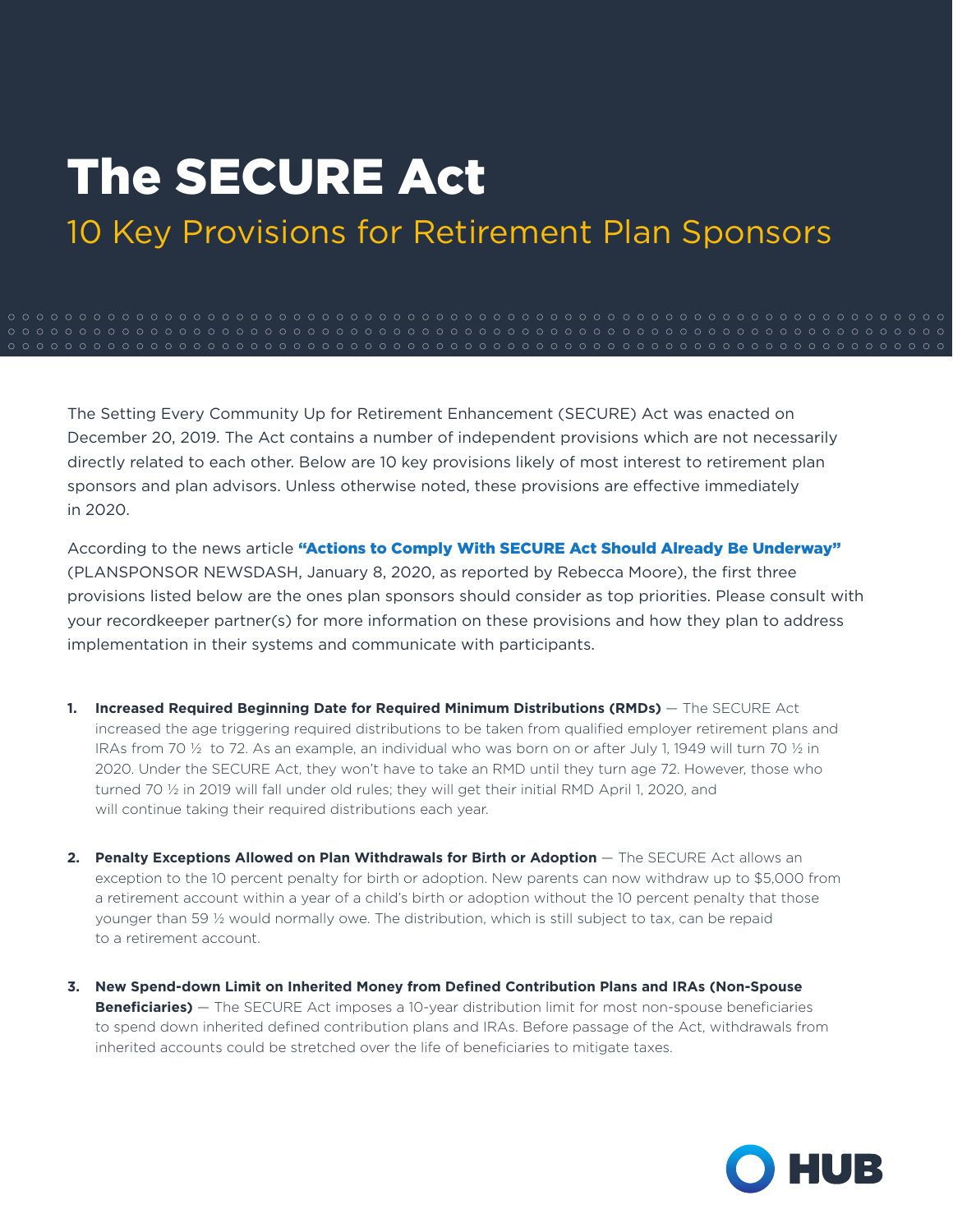## Other Key Provisions

- **4. Post-70½ IRA Contributions**  The prohibition on making deductible contributions to a traditional IRA after age 70½ is repealed.
- 5. Safe Harbor 401(k) Plans and Timing of Plan Amendments and Adoptions -The SECURE Act very generally permits employers to add a safe harbor feature to their existing 401(k) plans during the year; such additions are even permitted very late in the year and after the end of the year if the employer contributes at least 4 percent of employees' pay instead of the regular 3 percent. It also allows employers to adopt a plan for a taxable year as long as the plan is adopted by the due date for the employer's tax return for that year (including extensions).
- **6. Long-Term Part-Time Employees** The SECURE Act requires employers to include long-term part-time workers as participants in defined-contribution plans except in the case of collectively bargained plans. Eligible employees will have completed at least 500 hours of service each year for three consecutive years, and are age 21 or older. However, these participants can be excluded from employer contributions, nondiscrimination and top-heavy requirements. Previously, part-time workers could be excluded if they haven't worked 1,000 hours in a 12-month eligibility period. Note: this provision is effective for plan years beginning after December 31, 2020, but 12-month periods beginning before January 1, 2021 will not be taken into account.
- **7. Consolidated Form 5500 Reporting for Similar Plans** The SECURE Act offers a consolidated Form 5500 for certain defined-contribution plans with a common plan administrator to reduce administrative costs, but also increases penalties for failure to file retirement plan returns, such as Forms 5500, required notifications of registration changes and required withholding notices. Please note that the consolidated form 5500 provision is effective upon issuance of a consolidated Form 5500 no later than January 1, 2022, and will apply to filings for plan years beginning after December 31, 2021.
- **8. Startup Credit for Small Employer Plans and New Credit for Small Employer Plans Adopting Automatic Enrollment** — The SECURE Act increases the business tax credit for plan startup costs to make setting up retirement plans more affordable for small businesses. The tax credit will increase from the current cap of \$500 to up to \$5,000 in certain circumstances. It also encourages small-business owners to adopt automatic enrollment by providing a further \$500 tax credit for three years for plans that add auto-enrollment.
- **9. Fiduciary Safe Harbor for Selecting Annuity Providers** The SECURE Act creates a safe harbor that employers can use when choosing an annuity provider to provide annuity distributions under a definedcontribution plan.
- **10. Open Multiple Employer Plans / Pooled Employer Plans** The SECURE Act allows unrelated small employers to band together in "open" 401(k) multiple-employer plans (MEPs; also referred to as pooled employer plans (PEPs)). This reduces the costs and administrative duties that each employer would otherwise bear alone. The Act also eliminates the "one-bad-apple" rule under which a violation by one employer participating in a MEP can trigger severe penalties for the compliant employers in the MEP. **Note:** This provision is effective for plan years beginning after December 31, 2020.